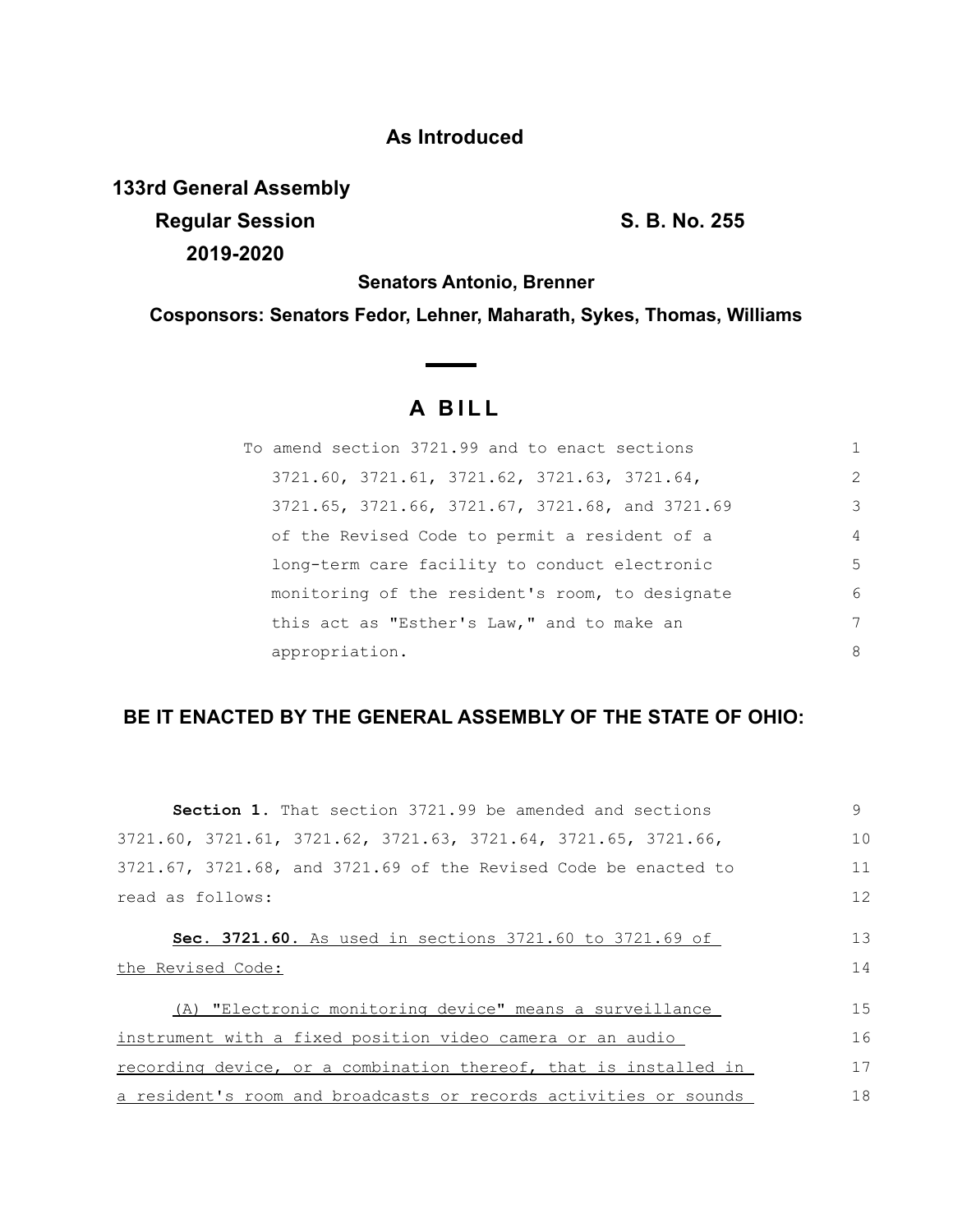occurring in the room. (B) "Long-term care facility" has the same meaning as in section 3721.21 of the Revised Code. (C) "Resident" means an individual who resides in a longterm care facility. (D) "Sponsor" has the same meaning as in section 3721.10 of the Revised Code. **Sec. 3721.61.** (A) Subject to section 3721.62 of the Revised Code, a resident or a resident's sponsor may authorize the installation and use of an electronic monitoring device in the resident's room in a long-term care facility. (B) The installation and use of an electronic monitoring device may be authorized only if both of the following conditions are met: (1) The resident or resident's sponsor completes the form described in section 3721.63 of the Revised Code and submits it to the facility. (2) Unless a resident is eligible to receive financial assistance under section 3721.65 of the Revised Code, the cost of the device and the cost of installing, maintaining, and removing the device, other than the cost of electricity for the device, is paid for by the resident or the resident's sponsor. (C) A resident who has authorized the installation and use of an electronic monitoring device may withdraw that authorization at any time. **Sec. 3721.62.** (A) If a resident wishing to conduct authorized electronic monitoring of the resident's room lives 19 20 21 22 23 24 25 26 27 28 29 30 31 32 33 34 35 36 37 38 39 40 41 42 43 44 45

with another resident in a long-term care facility, the consent 46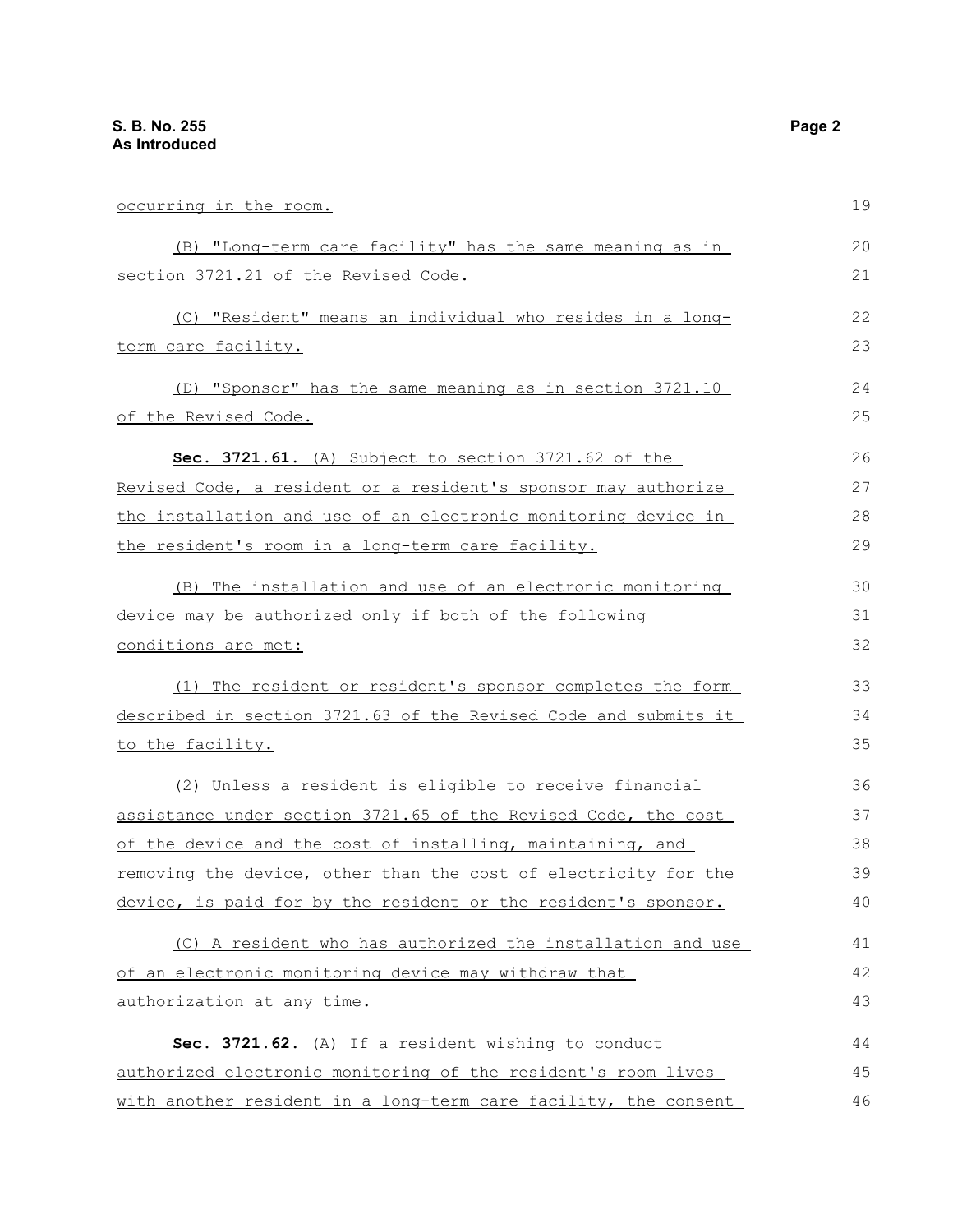| of the other resident or the other resident's sponsor to the            | 47 |
|-------------------------------------------------------------------------|----|
| installation and use of an electronic monitoring device in the          | 48 |
| <u>room is required before any installation or use of such a device</u> | 49 |
| may occur. The other resident or other resident's sponsor shall         | 50 |
| consent by completing the relevant part of the form described in        | 51 |
| section 3721.63 of the Revised Code.                                    | 52 |
| (B) (1) If a resident living in a room with another                     | 53 |
| <u>resident wishes to conduct authorized electronic monitoring of</u>   | 54 |
| the resident's room, but the other resident or other resident's         | 55 |
| sponsor refuses to consent to the installation and use of an            | 56 |
| electronic monitoring device, the facility shall make a                 | 57 |
| reasonable attempt to accommodate the resident wishing to               | 58 |
| conduct authorized electronic monitoring by moving either               | 59 |
| resident to another available room.                                     | 60 |
| (2) In the case of a resident living in a room with                     | 61 |
| another resident, the other resident or other resident's sponsor        | 62 |
| may place conditions on any consent to the installation and use         | 63 |
| of an electronic monitoring device, including conditions such as        | 64 |
| pointing the device away from the other resident or limiting or         | 65 |
| prohibiting the use of certain devices. If conditions are placed        | 66 |
| on consent, the device shall be installed and used according to         | 67 |
| those conditions.                                                       | 68 |
| (C) A resident whose consent is required under this                     | 69 |
| section may withdraw that consent at any time.                          | 70 |
| Sec. 3721.63. The director of health shall prescribe a                  | 71 |
| form for use by a resident or resident's sponsor seeking to             | 72 |
| authorize the installation and use of an electronic monitoring          | 73 |
| device in the resident's room in a long-term care facility. The         | 74 |
| form shall include all of the following:                                | 75 |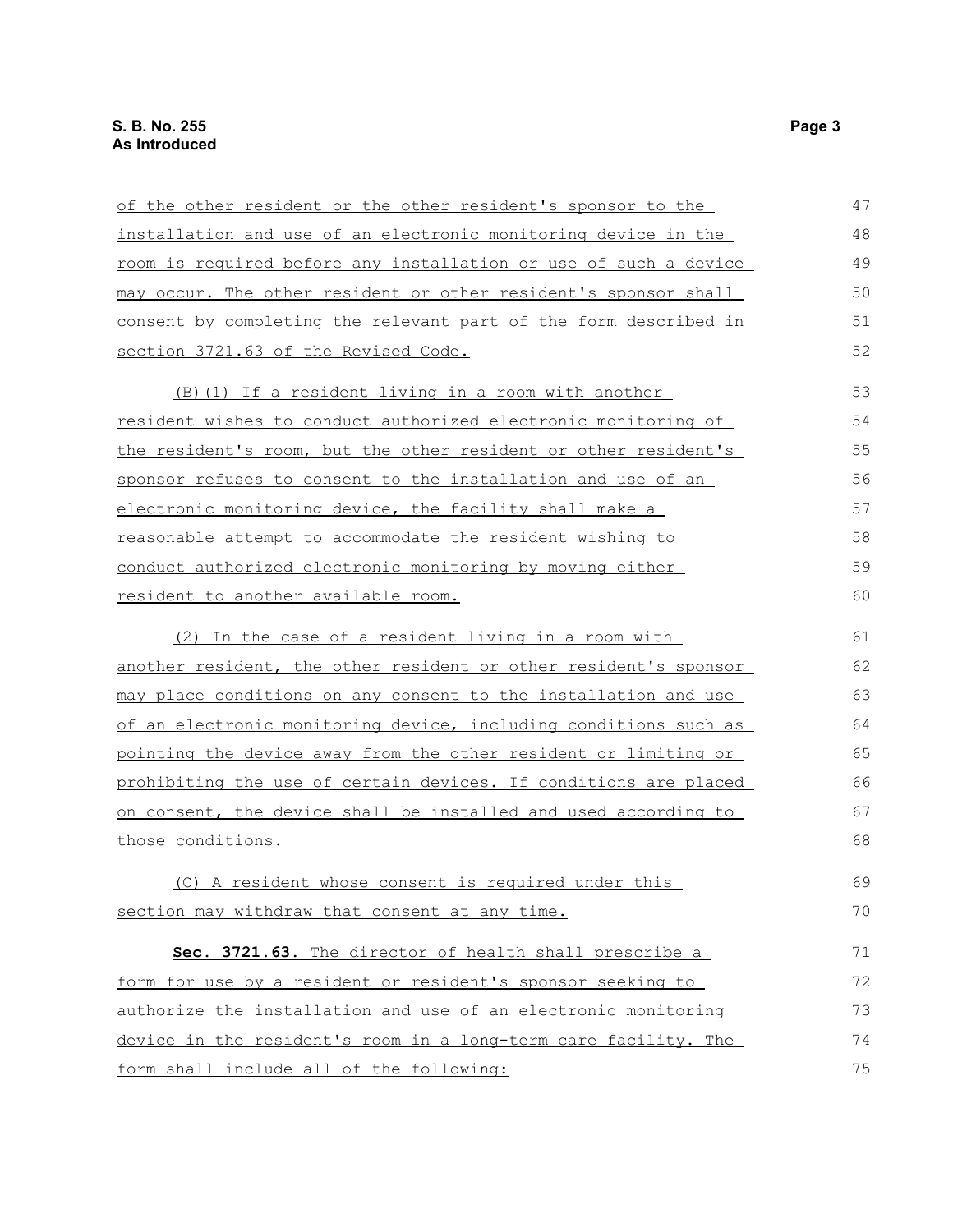(A) An explanation of sections 3721.60 to 3721.69 of the Revised Code; (B) An acknowledgment that the resident or resident's sponsor has consented to the installation and use of the device in the resident's room; (C) In the case of a resident who lives in a room with another resident, an acknowledgment that the other resident or other resident's sponsor has consented to the installation and use of the device and a description of any conditions placed on that consent pursuant to division (B)(2) of section 3721.62 of the Revised Code; (D) A section for providing the facility with information regarding the type, function, and use of the device to be installed and used; (E) A section stating that the facility is released from liability in any civil or criminal action or administrative proceeding for a violation of the resident's right to privacy in connection with using the device. **Sec. 3721.64.** A long-term care facility shall post a notice in a conspicuous place at the entrance to a resident's room with an electronic monitoring device stating that an electronic monitoring device is in use in that room. **Sec. 3721.65.** The director of health shall establish a program to assist residents of long-term care facilities who are eligible for medicaid with purchasing electronic monitoring devices. Eligible residents shall apply to the department of health for assistance with purchasing and installing electronic monitoring devices in the manner prescribed by the department. 76 77 78 79 80 81 82 83 84 85 86 87 88 89 90 91 92 93 94 95 96 97 98 99 100 101 102 103

 **Sec. 3721.66.** Each long-term care facility shall submit an 104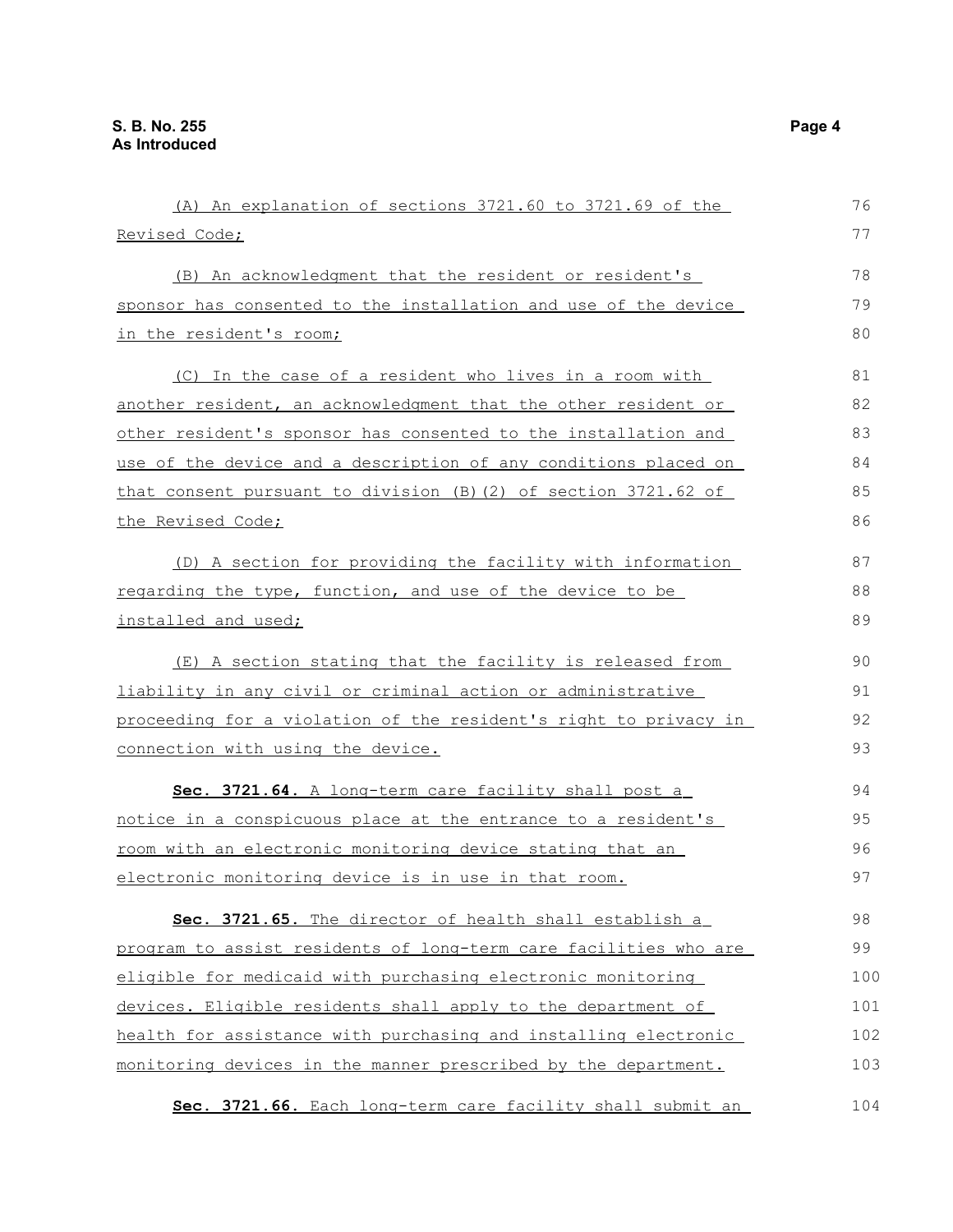| annual report to the department of health detailing the number                 | 105 |
|--------------------------------------------------------------------------------|-----|
| of authorized electronic monitoring devices that are in use in                 | 106 |
| resident's rooms at the facility.                                              | 107 |
| Sec. 3721.67. No person or resident shall be denied                            | 108 |
| <u>admission to or discharged from a long-term care facility or </u>           | 109 |
| otherwise discriminated or retaliated against because of the                   | 110 |
| decision to authorize the installation and use of an electronic                | 111 |
| <u>monitoring device in a resident's room in the facility.</u>                 | 112 |
| Sec. 3721.68. No person other than the resident or                             | 113 |
| resident's sponsor who authorized the installation and use of an               | 114 |
| electronic monitoring device in the resident's room in a long-                 | 115 |
| <u>term care facility shall intentionally obstruct, tamper with, or </u>       | 116 |
| destroy the device or a recording made by the device.                          | 117 |
| Sec. 3721.69. The director of health shall adopt rules in                      | 118 |
| accordance with Chapter 119. of the Revised Code as necessary to               | 119 |
| <u>implement sections 3721.60 to 3721.68 of the Revised Code.</u>              | 120 |
| Sec. 3721.99. (A) Whoever violates section 3721.021,                           | 121 |
| division $(B)$ , $(D)$ , or $(E)$ of section 3721.05, division $(A)$ , $(C)$ , | 122 |
| or (D) of section 3721.051, section 3721.06, division (A) of                   | 123 |
| section 3721.22, division (A) or (B) of section 3721.24, $\theta$ f-           | 124 |
| division (E) or (F) of section 3721.30, or section 3721.67 of                  | 125 |
| the Revised Code shall be fined one hundred dollars for a first                | 126 |
| offense. For each subsequent offense, the violator shall be                    | 127 |
| fined five hundred dollars.                                                    | 128 |
| (B) Whoever violates division (A) or (C) of section                            | 129 |
| 3721.05 or division (B) of section 3721.051 of the Revised Code                | 130 |
| shall be fined five thousand dollars for a first offense. For                  | 131 |
| each subsequent offense, the violator shall be fined ten                       | 132 |
| thousand dollars.                                                              | 133 |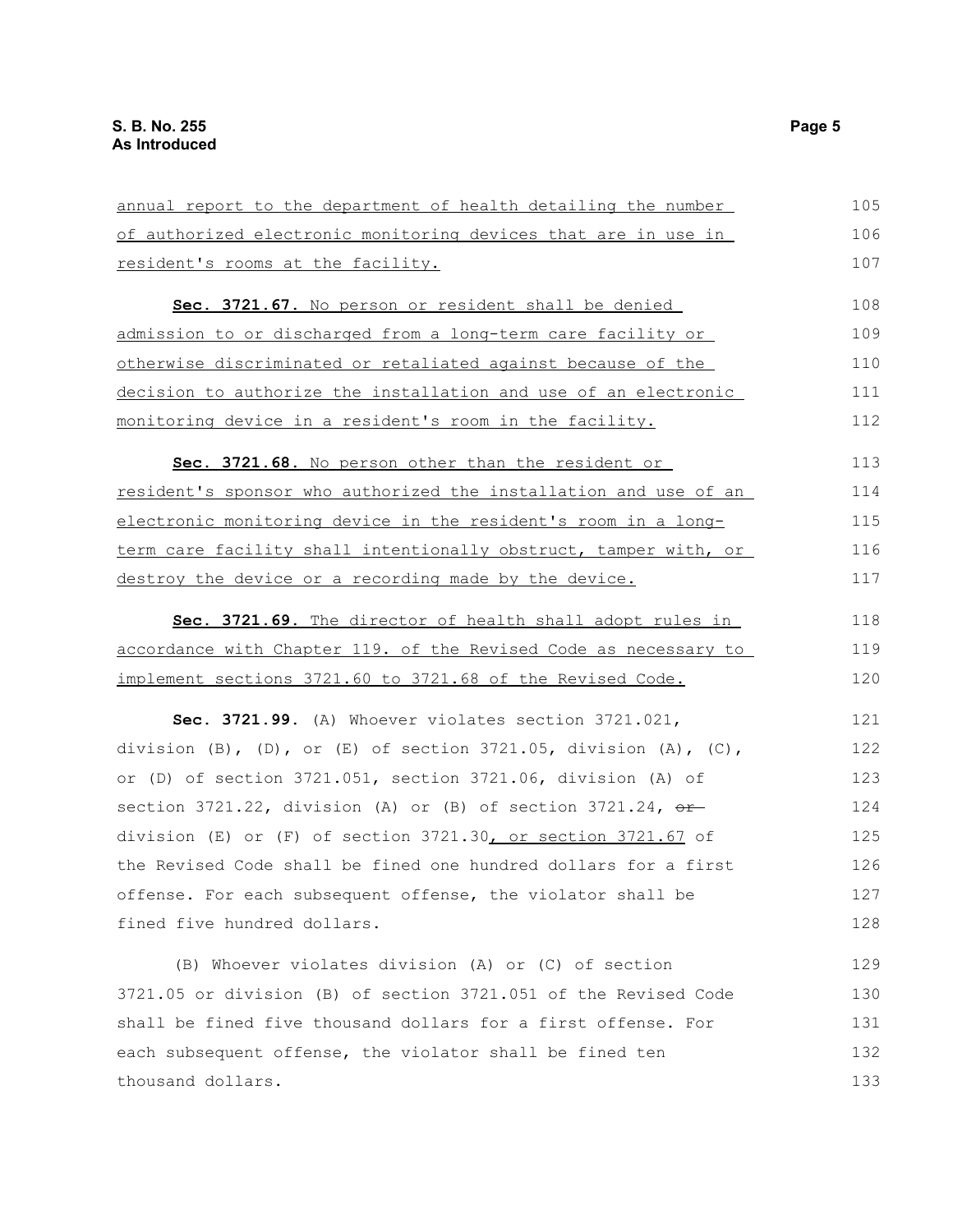(C) Whoever violates division (D) of section 3721.031 or division (E) of section 3721.22 of the Revised Code is guilty of registering a false complaint, a misdemeanor of the first degree. (D) Whoever violates section 3721.68 of the Revised Code is guilty of tampering with an electronic monitoring device, a misdemeanor of the first degree. **Section 2.** That existing section 3721.99 of the Revised Code is hereby repealed. **Section 3.** This act shall be known as "Esther's Law." **Section 4.** All items in this section are hereby appropriated as designated out of any moneys in the state treasury to the credit of the designated fund. For all appropriations made in this act, those in the first column are for fiscal year 2020 and those in the second column are for fiscal year 2021. The appropriations made in this act are in addition to any other appropriations made for the FY 2020-FY 2021 biennium. 134 135 136 137 138 139 140 141 142 143 144 145 146 147 148 149 150 151

1 2 3 4 5 A DOH DEPARTMENT OF HEALTH B General Revenue Fund C GRF 440531 Electronic \$ Monitoring \$ 50,000 \$ 50,000 D TOTAL GRF General Revenue Fund  $$50,000 \$ 50,000$ 

152